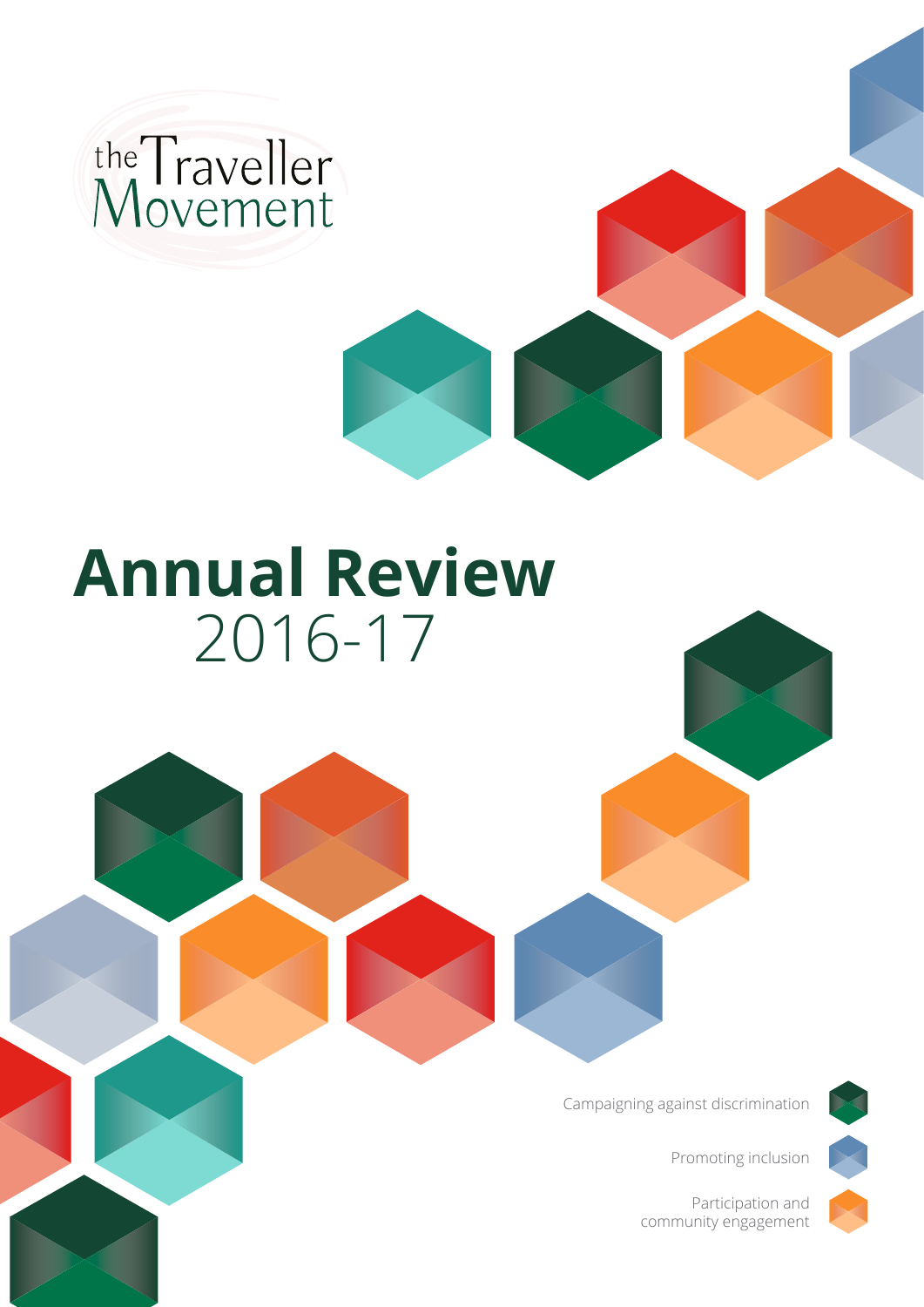## Chair and CEO's report

The past 12 months has been an exciting and transformative year for the Traveller Movement. The year started off with a new set of challenges as we adjusted to some key staffing changes compounded by unplanned leave due to ill health.

Despite the rocky start we appointed a new team, started new projects, continued to build our partnership work, extend our reach and networks while strengthening and developing our community advocacy and engagement strategy.

After several years of planning and preparation the Equality and Social Justice Unit was launched. As expected, the Unit really hit the ground running and in just a few short months strengthened our sector in ensuring public services and institutions are being effectively held to account.

We are proud of the progress the Unit has made in strengthening other organisations in the sector, with capacity building training across the country as well as the support it has given in providing high-quality advice and expertise. All of which has been enriched by the unrivalled Pro Bono Panel of solicitors, barristers and QCs who provide integral support to the Unit on strategic cases across the board; we would like to personally thank each and every member of the panel for their time and expertise.

Our Education and Advocacy work has also gone from strength to strength this year, with an ever increasing caseload. Our service is providing much needed advocacy and support for Gypsy, Roma and Traveller (GRT) pupils and parents, who all too often feel isolated and at a loss in navigating the complex procedures and barriers they continue to face.

Our public affairs, policy and campaigning work has made significant strides forward ensuring GRT communities are included and heard. We celebrated success in February 2017 when the Government finally agreed to implement ethnic monitoring of Gypsy and Traveller children in youth custody. This change will have a transformative effect for many Gypsy and Irish Traveller children, ensuring they can get the support they need but also in helping to hold institutions to account should they continue to fail them.

We launched our Operation Report Hate campaign and secured wide support from the community and GRT organistions and received a welcome boost by securing much needed funding from the Department of Communities and Local Government to further develop this work throughout 2017.

We continued to ensure good community advocacy and support by championing GRT communities in parliament. We organised numerous events and meetings with Peers and MP on a wide range of policy areas ensuring GRT participation in every event.

All of this would not have been possible without the dedication and support received from community members, and in particular the Advisory Group, who spearheaded many of these campaigns and activities. This was best epitomised during the launch of the Women's Empowerment Network in the House of Lords on International Women's Day, when Gypsy Roma and Traveller women shared powerful and at times heart-breaking stories that showed how much they have fought to improve the situation for their communities.

Finally, we would also like to thank our funders, partner agencies, Pro Bono Panel, staff team and Trustees for their dedication and support. 2017-18 is shaping up to be an exciting year and we look forward to working with the community and the wider sector in delivering more positive change for their communities.

**Yvonne MacNamara**, Chief Executive



**Joe Brown**, Chair

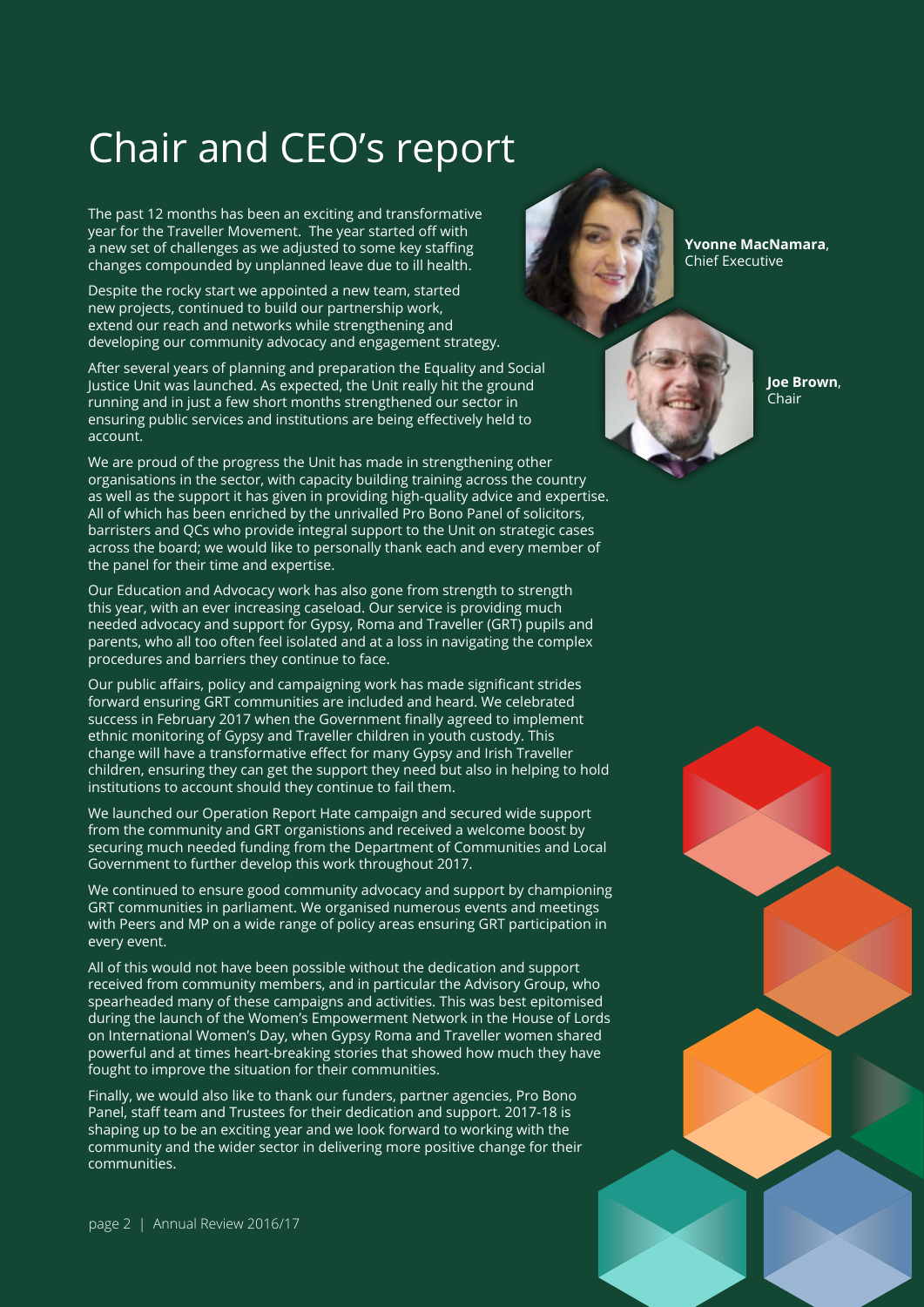# Public Affairs

*The policy and campaigning work of the Traveller Movement went from strength to strength in 2016-17. At the forefront of all our strategic engagement was inclusion and recognition of the Gypsy Roma and Traveller communities. Building upon some solid foundations and evidence gathering, forward-thinking and strategic planning we were able to make major achievements.*

#### Improving the youth justice system for Gypsies and Travellers

Together with colleagues from the Irish Chaplaincy, the Traveller Movement celebrated success when the Government u-turned, and finally agreed, to introduce ethnic monitoring in the youth criminal justice system to help Gypsy and Traveller children in youth custody. This inclusion will have a transformative effect on the experiences of Gypsy and Traveller children in custody and ensure we can hold institutions to account should they continue to fail them.

The Youth Justice Board agree to mandate that the future collection of ethnicity data will be based on the 18+1 ethnicity categories used in 2011 Census (which includes 'Gypsy or Irish Traveller' as a separate category) and to address discrimination.

## Operation Report Hate

The Traveller Movement partnered with leading charities and stakeholders to raise awareness of hate crimes against Gypsies, Roma and Travellers in the run-up to, and during, National Hate Crime Awareness Week, ensuring Gypsy, Roma and Traveller communities were included for the first time ever in the National Hate Crime Awareness Week (NHCAW). The campaign, #OperationReportHate, encouraged community members, politicians, police officers and organisations to share photos of themselves holding #OperationReportHate posters.

## True Vision



Working alongside the Gypsy Roma Traveller Police Association (GRTPA), Ministry of Justice and community groups we successfully secured a specific reporting page on the national Hate Crime reporting portal True Vision.

#### Ethnic monitoring and inclusion across British police forces

Building on our previous engagement and research, we continued to lobby and campaign on this issue. Following a detailed application process, which was evidenced by TM research 'Inclusion of Gypsies and Travellers in ethnic monitoring systems of Police forces in the UK'. The Police data requirement group approved a data change, followed by ministerial approval, in February 2017. This is a real step forward and will have major implications for many GRT communities, ensuring they can get the support they need but also in helping to hold the police to account should any injustices take place.

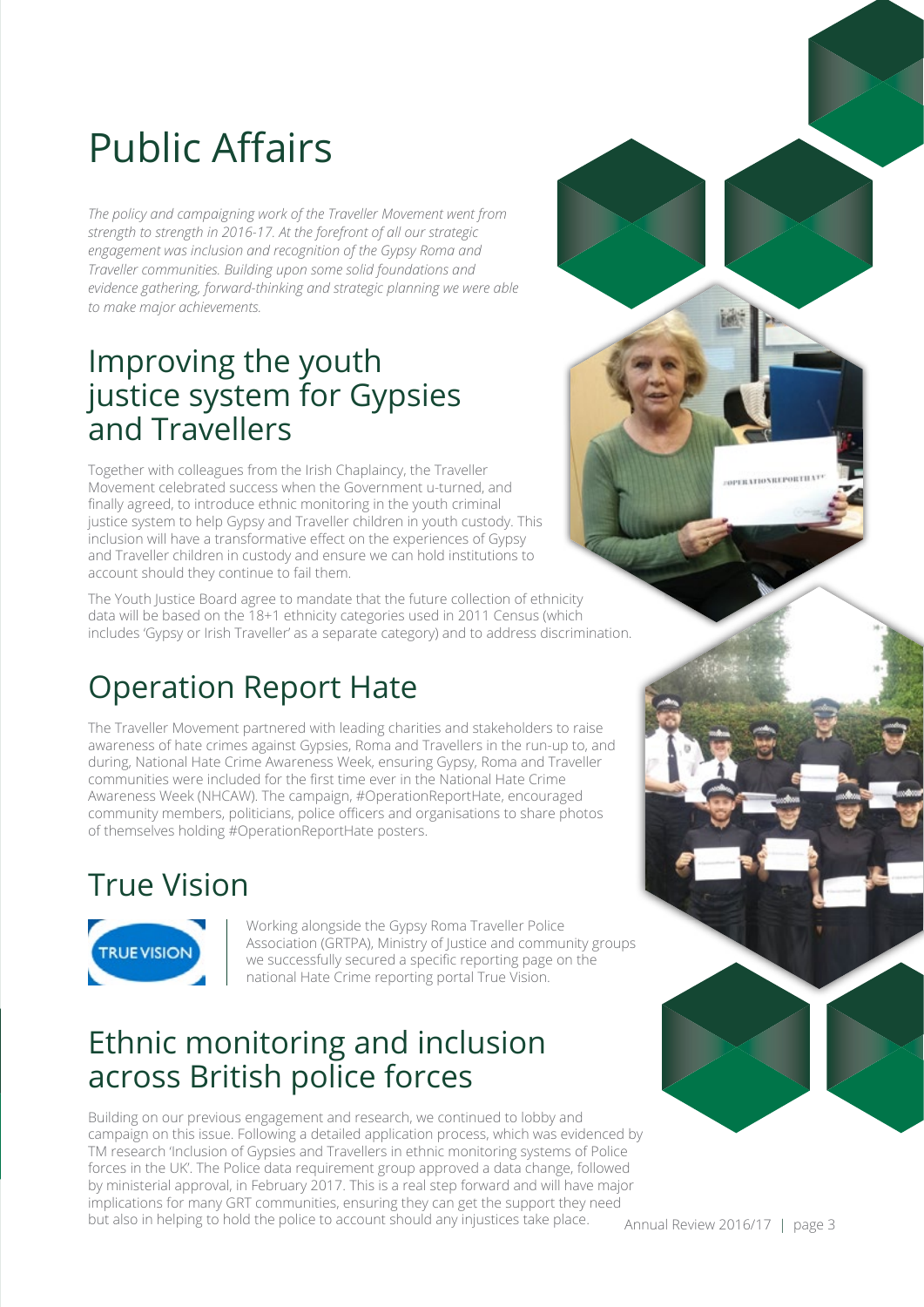## Consultation responses and evidence gathering

*The TM team continued to respond to numerous parliamentary inquiries, consultations, Bills and calls for evidence.*

### Universal Periodic Review

Most notably, we submitted case evidence to the UN Human Rights Council's Universal Periodic Review of the UK's human rights record; the Home Affairs Select Committee inquiry into hate crime and its violent consequences and the Women and Equalities inquiry into Gypsy, Roma and Travellers and the discrimination they face.



#### Roundtable with the Children's Commissioner

Concerned at the continuous lack of inclusion of Gypsy Roma Traveller History Month in the national curriculum and the increasing school exclusion levels, we co-hosted a roundtable event with the Children's Commissioner. The event also gave us the opportunity to publish our research into the exclusion of Gypsy, Roma and Traveller pupils from schools in England. The report, 'Never Giving Up On Them', looked at exclusion statistics, collected by the Department for Education between 2009 and 2014, showed huge disproportionality for GRT pupils. We were also able to identify areas with high populations of GRT pupils and low rates of exclusions. One of the aims of our Education Project is to use these areas as examples of good practice.

#### Annual National Conference: Young people steal the show

The TM's Conference 2016 was one of the biggest we've had and brought together Gypsies, Roma, Travellers, politicians, members of Government, leading academics, Lord Ouseley and service providers. We have seen year on year increase in the number of Gypsy, Roma and Traveller attendees and participants as well as a widening range of stakeholder groups and policy makers.

One of the main topics discussed at this year's event was about education, exploring how we can create a more inclusive education system for Gypsy, Roma and Traveller Children. Another topic which attracted many participants was 'Hate Crime and the effect on the Gypsy, Roma and Traveller community'.

The keynote speakers included a number of young people. The rising young star community activist and campaigner Ben Bennett, who was being followed by a film crew for the forthcoming channel five Gypsy Kids series and Ruby and Ethan from Ash Manor school in Surrey, who are currently going through the education system. Other speakers included politicians, police officers and experts from various backgrounds.

*"The inclusion of the young people was inspiring – said SO much in so few words. Well done to all."*

*A Delegate at the conference*

page 4 | Annual Review 2016/17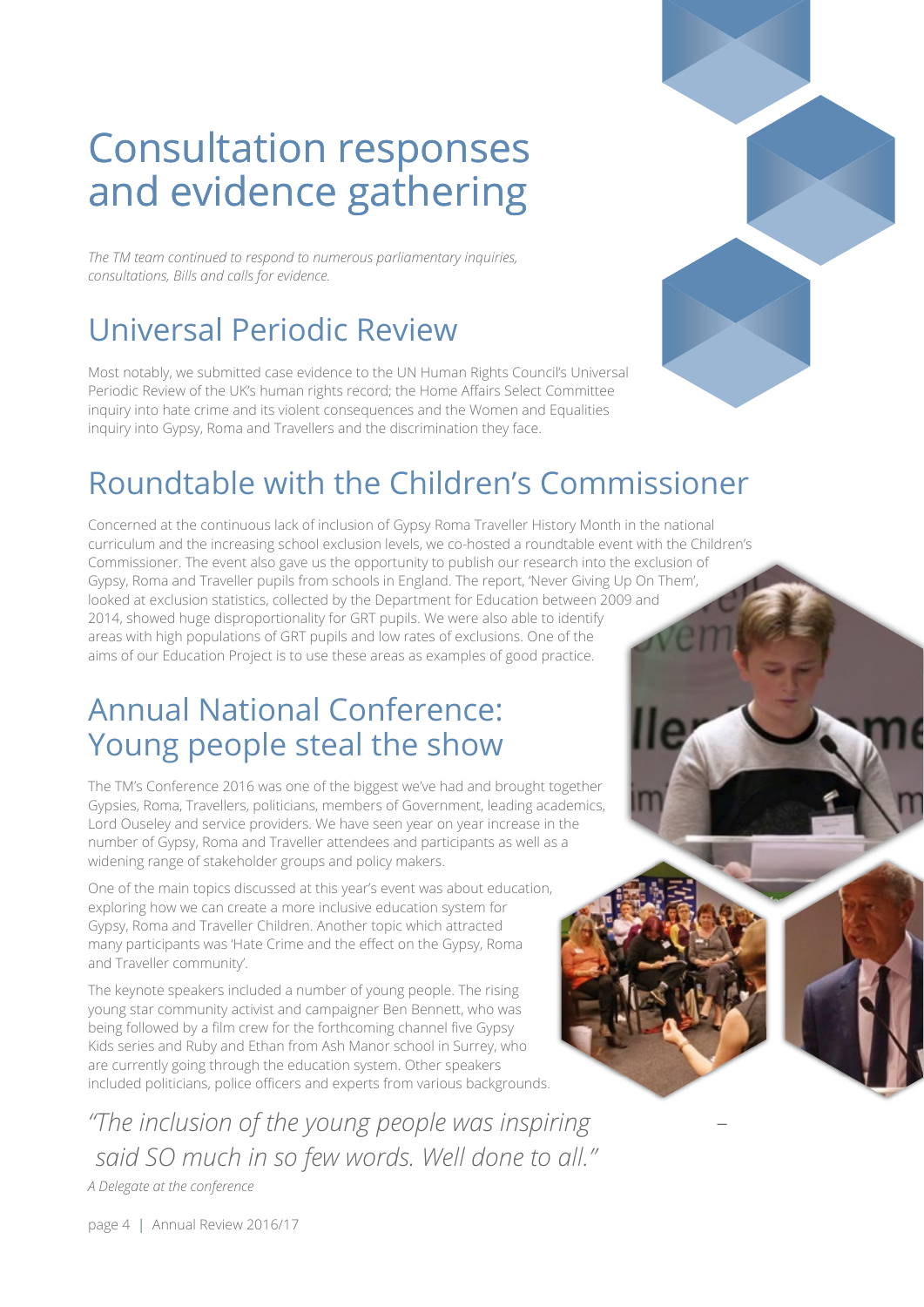

## Community Advocacy, Partnerships and Engagement

*Developing and expanding our community advocacy, new partnerships and engagement was central to our achievements during the year. Throughout the year, we built and developed lasting relationships within the sector to improve and strengthen the capacity of self-advocacy when challenging unfairness and discrimination faced by Gypsies, Roma and Travellers.*

#### Access to Justice

We were delighted to launch our new Equality and Social Justice Unit (ESJU), in the House of Commons, in June 2016. The aim of the ESJU is to improve Gypsy, Roma and Traveller access to justice and to support individuals and communities to challenge unlawful discrimination and human rights abuses.

The ESJU started taking referrals in September 2016 and has been inundated with a variety of cases. A key emerging theme is unequal treatment that Gypsy, Roma and Traveller individuals can experience from the police. Through our casework we are identifying many incidents where the police have fallen short in their duty to protect the public and not discriminate. Examples include a failure to properly investigate hate crime / hate speech against GRT people; supporting a landlord who was trying to remove some Travellers from a pub, solely because of their ethnicity; and a whitewash of an investigation over the 'I've Met the Met' Facebook page.

The ESJU is supported by a Pro Bono Panel of lawyers who give their time and expertise to help individuals who would not otherwise have access to legal advice. The ESJU has been working with panel members on issues ranging from potential claims under the Equality Act 2010, to securing legal aid for a Judicial Review on a decision not to validate a planning application.

In order to support the GRT community, the ESJU has successfully delivered training and provided legal expertise and support for several GRT organisations and will continue to do so in 2017-18.

#### 20% Discrimination (general) 11% General 12% 8% **Discrimination** (goods/ services) 8% Other housing issues 8% Social Service and suppor LA possession action  $4\%$  $\Delta$ % 4% 4%  $\overline{4}$  $\overline{\Delta^{0}/}$ Nationality or culture  $4\%$ Domestic violence Descrimination (housing) Hate Crime  $4%$ Harassment in the community  $\overline{4\%}$  Family law Child protection (inc. LA care)

## ESJU enquiries and cases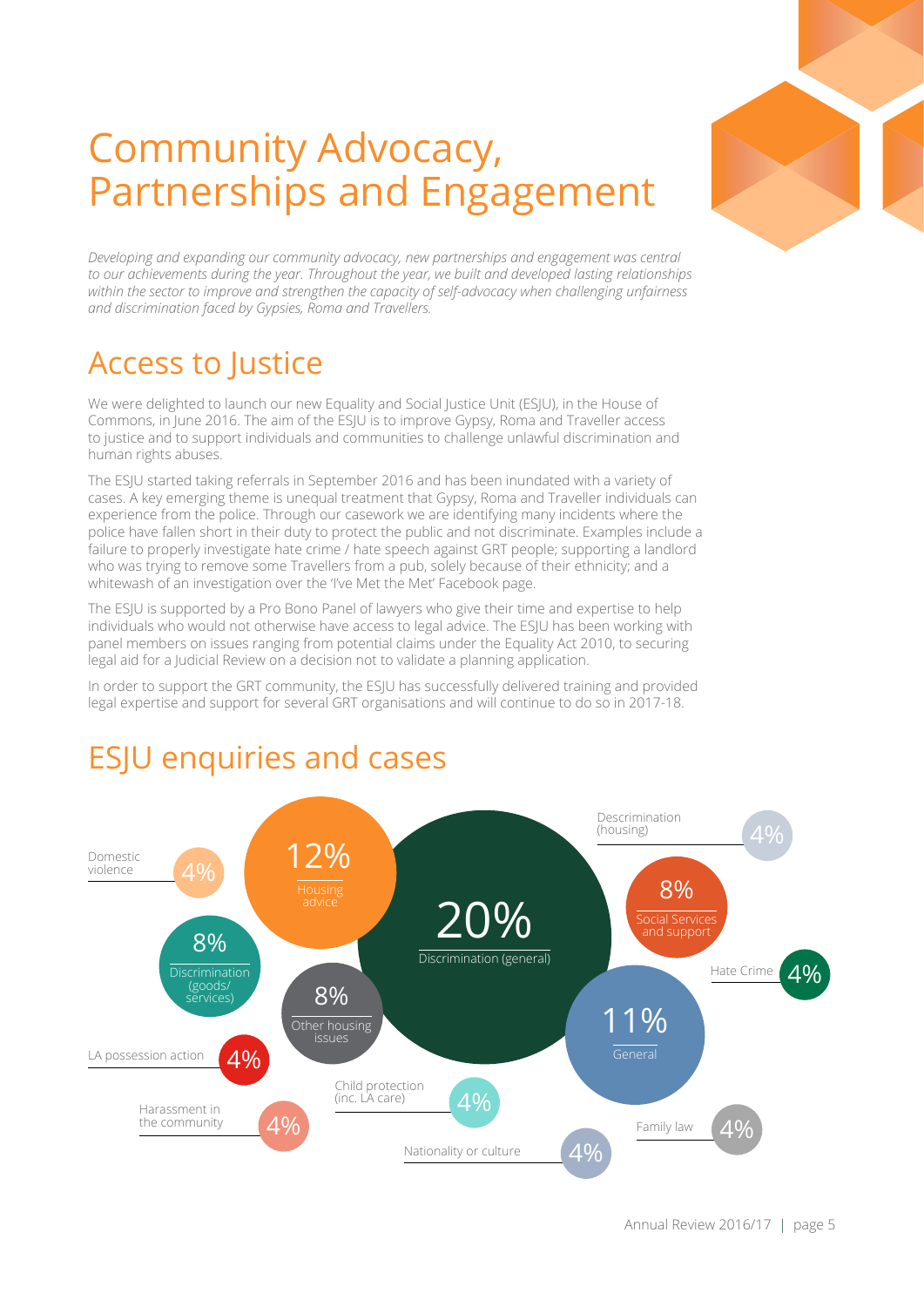#### Education and advocacy

Our education and advocacy work provided support to an increasing number of families during the year, with issues ranging from school admissions, help accessing support with fees to buy school uniforms and kit, to bullying. Although the original focus of the project was to directly appeal school exclusions, families have contacted us for many other reasons and a large amount of the support we have provided has been preventative; advocating for families before the situation escalates to an exclusion.

We have found the support of our newly established ESJU invaluable. Making good use of the ESJU Pro Bono Panel for legal advice and guidance, we referred a number of education-related cases onto the panel for legal advice and casework. One example of this was a successful appeal to a child's Education Health and Care Plan, resulting in the local authority changing the education provision for a child with a disability.

Alongside the casework, the education project has also begun to develop resources, writing a regular advice and information column for the popular magazine The Travellers' Times and delivered training to parents, young people, and practitiontioners to help them better understand their rights and entitlements within the education system.



page 6 | Annual Review 2016/17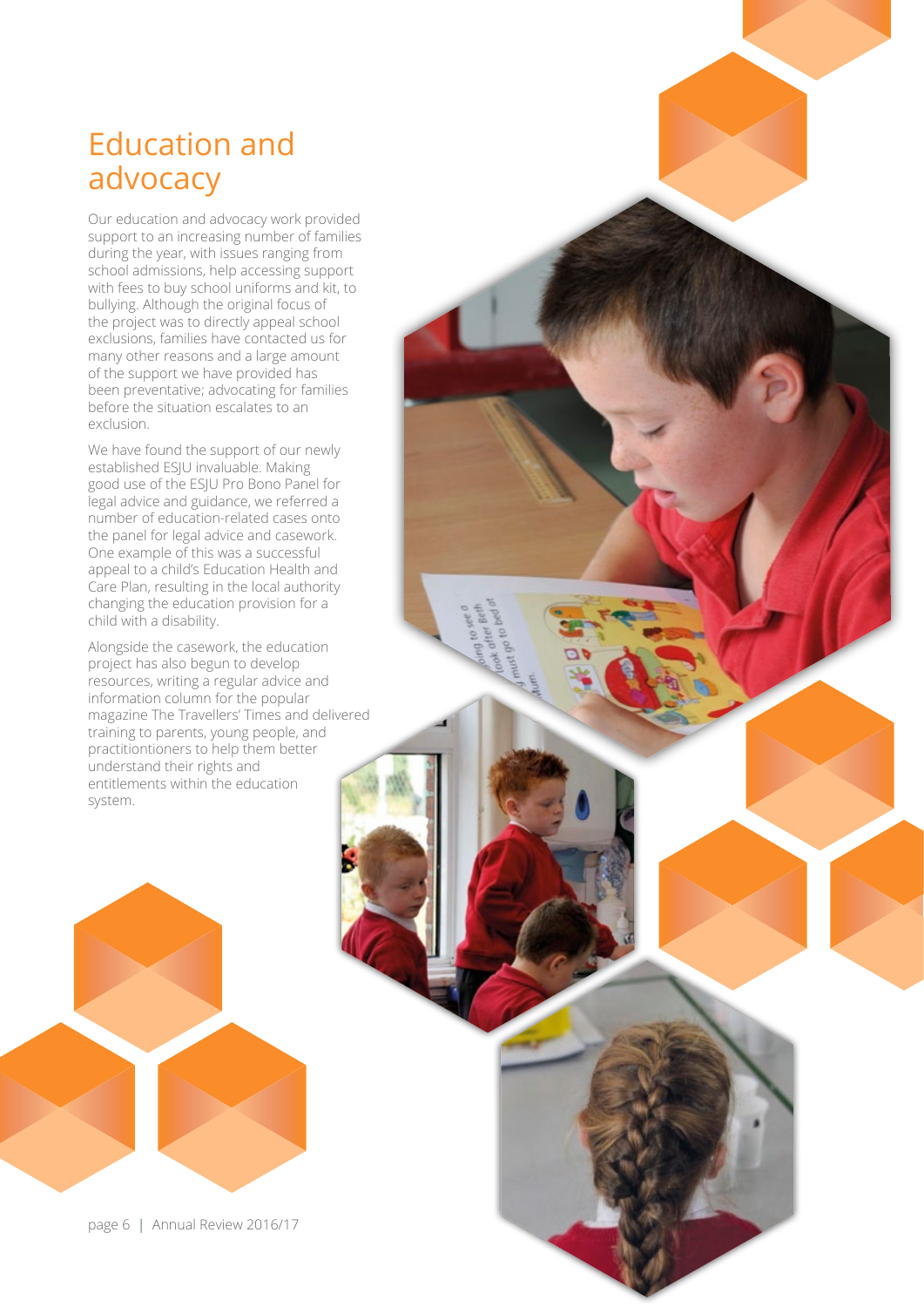

#### Case Studies

Alice's family approached TM Education and Advocacy project to ask for support in allowing their child to access an exciting learning opportunity. One of their children, Alice, was reaching the end of primary school and had shown academic excellence, resulting in the offer of a scholarship at a prestigious local independent school. The scholarship covered all fees and would provide an opportunity for the child to learn in a specialised academic environment. However, the family were concerned that they would have to turn down the scholarship due to other costs not covered.

The family were receiving income support due to parental ill health and the household income did not allow for additional costs. The school did not subscribe to the national free schools meals system, therefore, despite being eligible for free meals, the family would need to pay approximately £500, over the school year, for school lunches. The costs of buying the full school uniform were also very high.

On behalf of the family, TM applied to a small grants giving foundation to cover the cost of school uniform, lunches as well as a small pot of money to go towards school trips, ensuring that Alice would be able to participate in extra-curricular activities with her peers. This grant was successful and the family contacted TM, to provide an update that their daughter Alice had settled in, was making friends and achieving.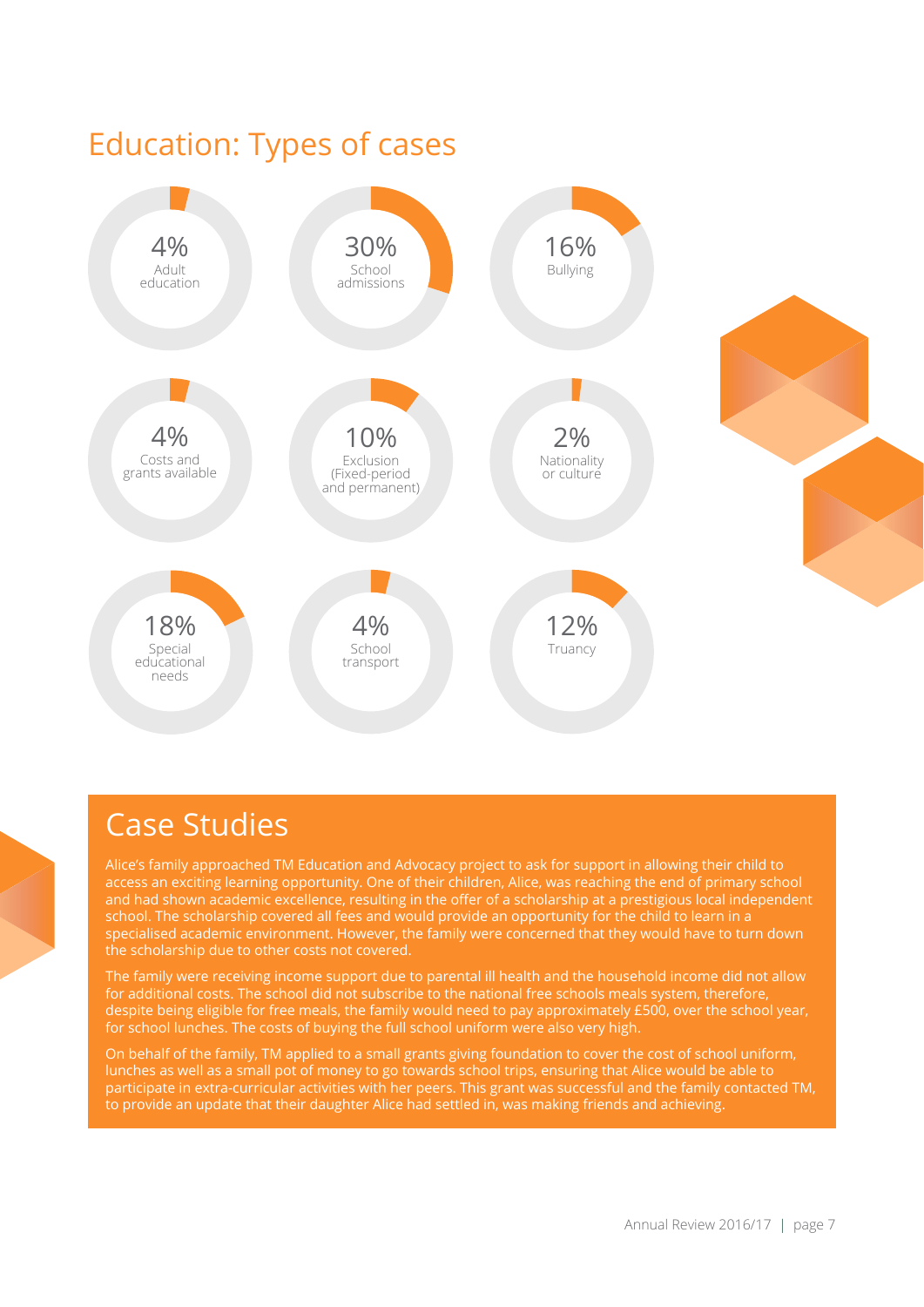## Doing it for ourselves – nothing about us without us

*At the Traveller Movement, we are very proud of our community self-advocacy strategy which underpins all the work of the organisation, our development and training programmes. We are equally proud of the giant strides the community members, who have taken part, have made. In particular, we are very proud of the women who have participated in our domestic violence awareness programmes. The courage of these women has been nothing short of extraordinary and we know they all have bright futures ahead of them and, most importantly will be invaluable assets to their community.*

#### Gypsy Roma Traveller Women's Empowerment Network (WEN)

In March 2017, Gypsy, Roma and Traveller women joined forces on International Women's Day to launch a national GRT Women's Empowerment Network (WEN) in the Houses of Parliament.

The event was a powerful example of the bravery and tenacity of Gypsy, Roma and Traveller women and all the work they have done to improve the situation for their communities.

The aim of WEN is to create a peer support group, a platform for voices to be heard, to harness our existing skills and give us all a stronger collective voice. WEN will also be supporting other, less fortunate, GRT women from the communities, to build their confidence.

#### Challenging domestic abuse and empowering women through self-advocacy

We further developed and strengthened our existing partnership with Solace Women's Aid, a charity and refuge specialising in domestic and sexual abuse. Our community based GRT women's team delivered some raw and powerful training on engagement and cultural competency to social workers, housing officers, safeguarding and child protection teams, legal services and health and social care teams.

The project also developed and started the first stage of an advocacy skills diploma course for GRT women. The course will run until the end of 2017. Once completed the women will have an in-depth understanding of the principles of community advocacy, safeguarding and accessing welfare and support services for victims of domestic and sexual abuse.

Last summer saw the culmination of our drama project 'Never Going to Beat You' in the Blue Elephant Theatre, in Camberwell, London performed to a full house. The project saw Giants Theatre Company and the Traveller Movement, supported by Solace Women's Aid, work with Gypsy and Traveller women, to write and perform a play to increase awareness and understanding of domestic violence within both communities and among service.

*"Amazing, powerful and touching. The personal feel added to the reality of the topic."*

*Teacher, secondary school in Greenwich*

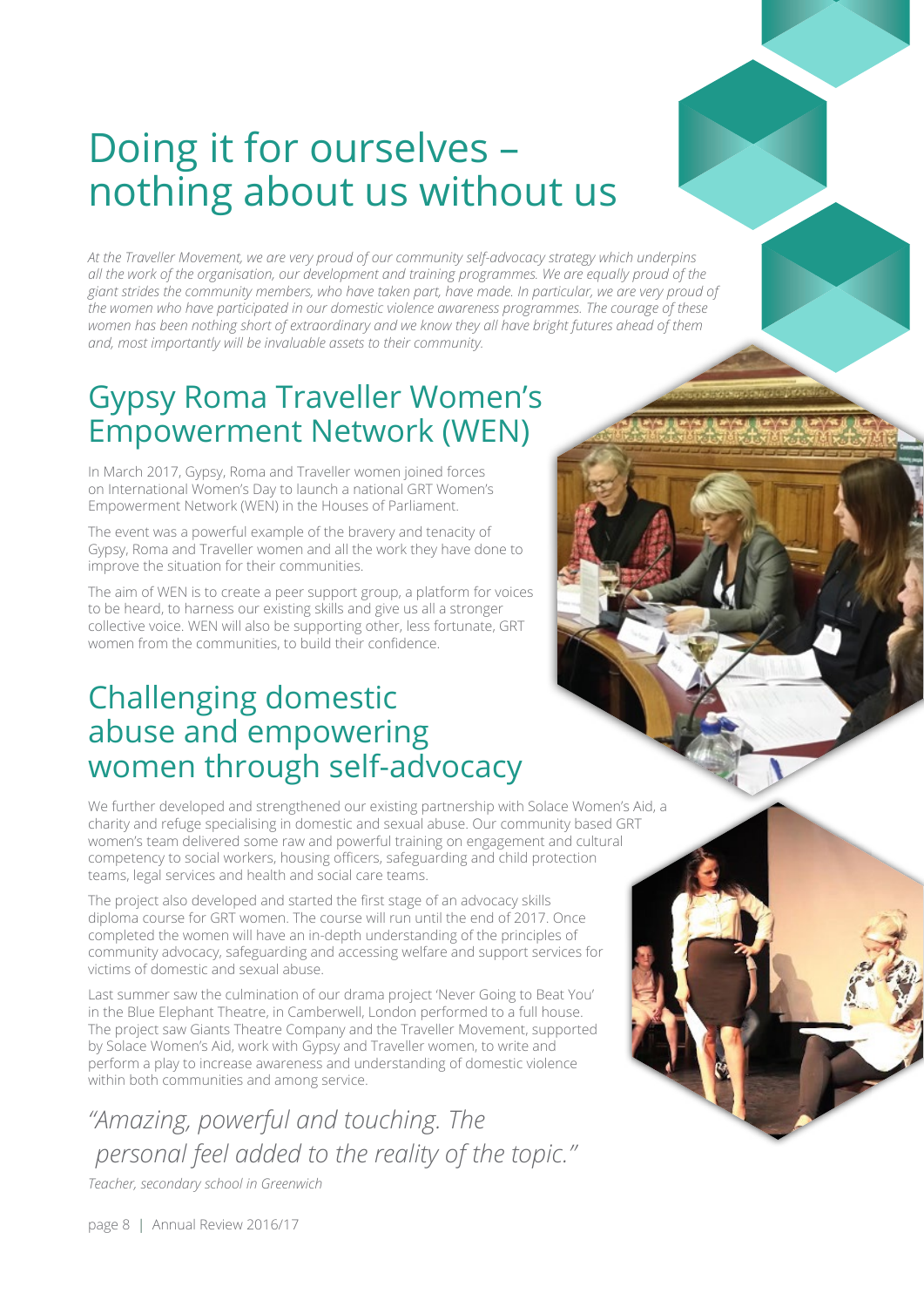#### Operation Traveller Vote: Referendum and local elections

*We continued to encourage all Gypsies, Roma and Travellers to use their right to vote. Last year we concentrated on the London Mayoral and Assembly Elections, as well as the EU referendum, by providing easy to follow information sheet and updates on how to register and how and where to vote.*

Movement

#### Dosta! Grinta! Enough!

It was truly fantastic to see so many Gypsy Roma and Traveller people coming together and participating in 'Dosta! Grinta! Enough!' They came in force with wagons, horses and placards to exercise their right to protest. This was a demonstration against new planning laws. Gypsies, Roma, Travellers and support organisations from across the country, gathered in Parliament Square to have their voices heard and protest against the Government's new planning laws redefining 'gypsy status' and to hand in a 6,000 strong petition to the Prime Minister at Downing Street. An excellent collaboration by so many.

#### Supporting future community leaders: community Internship programme

Our Internship Programme, established in 2010, is still going strong. Numerous community members both young and not so young, male and female have been through the programme. The Internship Programme is now in its sixth year and has seen over twenty two Gypsies, Roma and Travellers participate. Some of its former participants are now well on their progressive career paths. The project supported three community interns over the year.

*"It was a really good experience, it helped me to develop my confidence and I also learnt a lot from working with non-Travellers. It gave me direction and self-belief.'' Former Community Intern*

*"I would not be in my current employment without TM" Former Community Intern*

Annual Review 2016/17 | page 9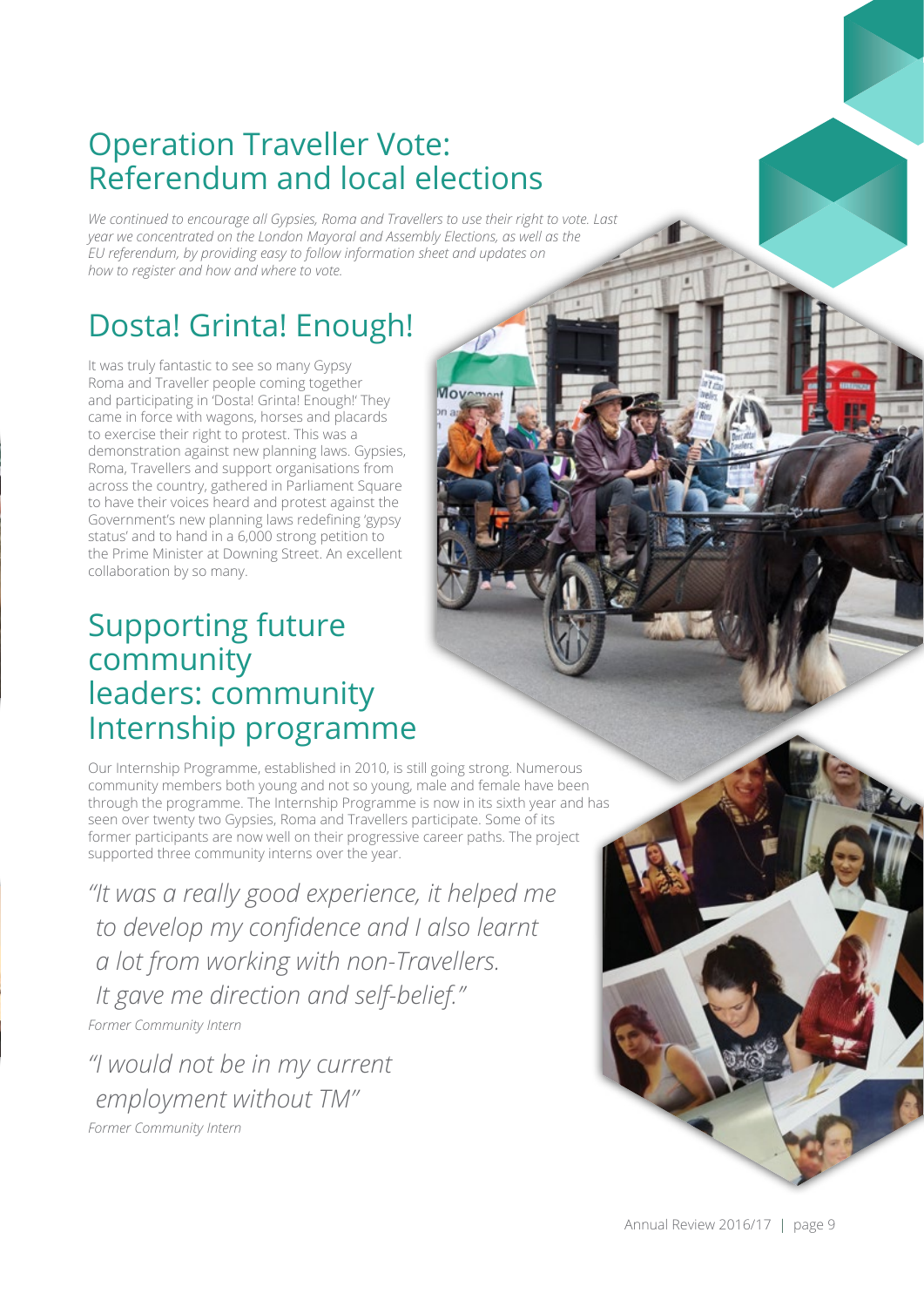#### Case study

TM Intern talks politics in Strasbourg.

In December, the TM's Legal Development Intern Sabrina Stewart went to Strasbourg to take part in a three day workshop on political participation, organised by the Forum of European Roma Young People.

Delegates from across Europe took part in discussions and activities that aimed to prepare them for involvement in political life back in their home countries – for example, through fundraising and campaigning, involvement with political parties, and participating in decision making.

and advocacy and hopes to pass on the skills she has gained to other<br>Cynev, Boma and Traveller noonle in the UK Sabrina came away full of ideas for future projects around campaigning Gypsy, Roma and Traveller people in the UK.

*"I think that this is a model of working with the community (and other communities, too) that bears repeating."* 

*Lisa from Mind Yourself*

#### Overall enquiries and cases received

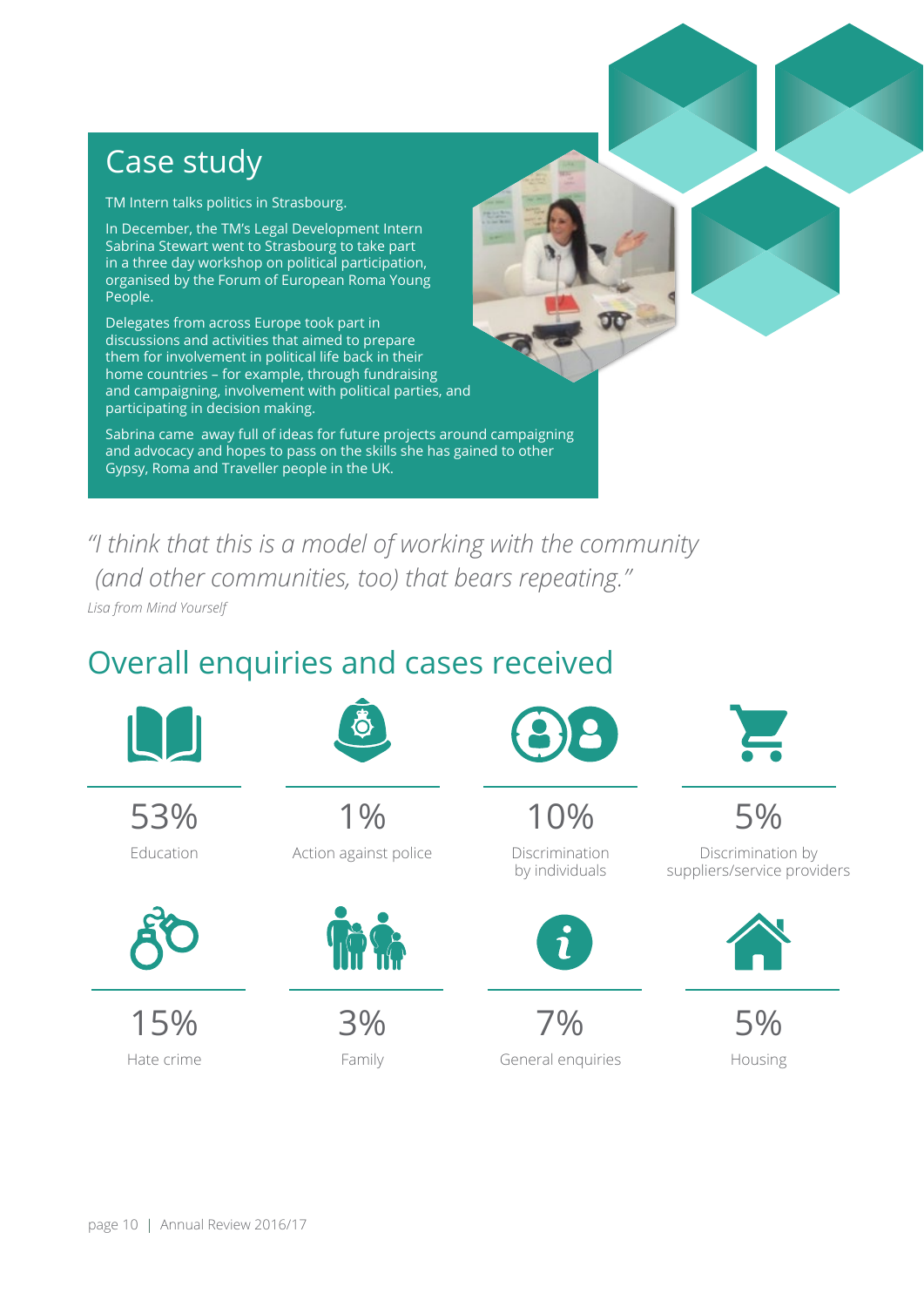# Finance report 2017

#### Income

| Income from Charitable Activities |  |
|-----------------------------------|--|
|                                   |  |
|                                   |  |
|                                   |  |
|                                   |  |

#### Expenditure

| <b>Charitable Activities</b> |  |  |
|------------------------------|--|--|
|                              |  |  |
|                              |  |  |
|                              |  |  |
|                              |  |  |
|                              |  |  |
|                              |  |  |

The summary financial information has been extracted from the full audited financial statements for the financial year ending 31 March 2017, which can be obtained from the office, Charity Commission or Companies House.

#### Analysis of resources expended



**The Traveller Movement would<br>like to say THANK YOU to our<br>funders for their support.<br>Annual Review 2016/17 | page 11 like to say THANK YOU to our funders for their support.**